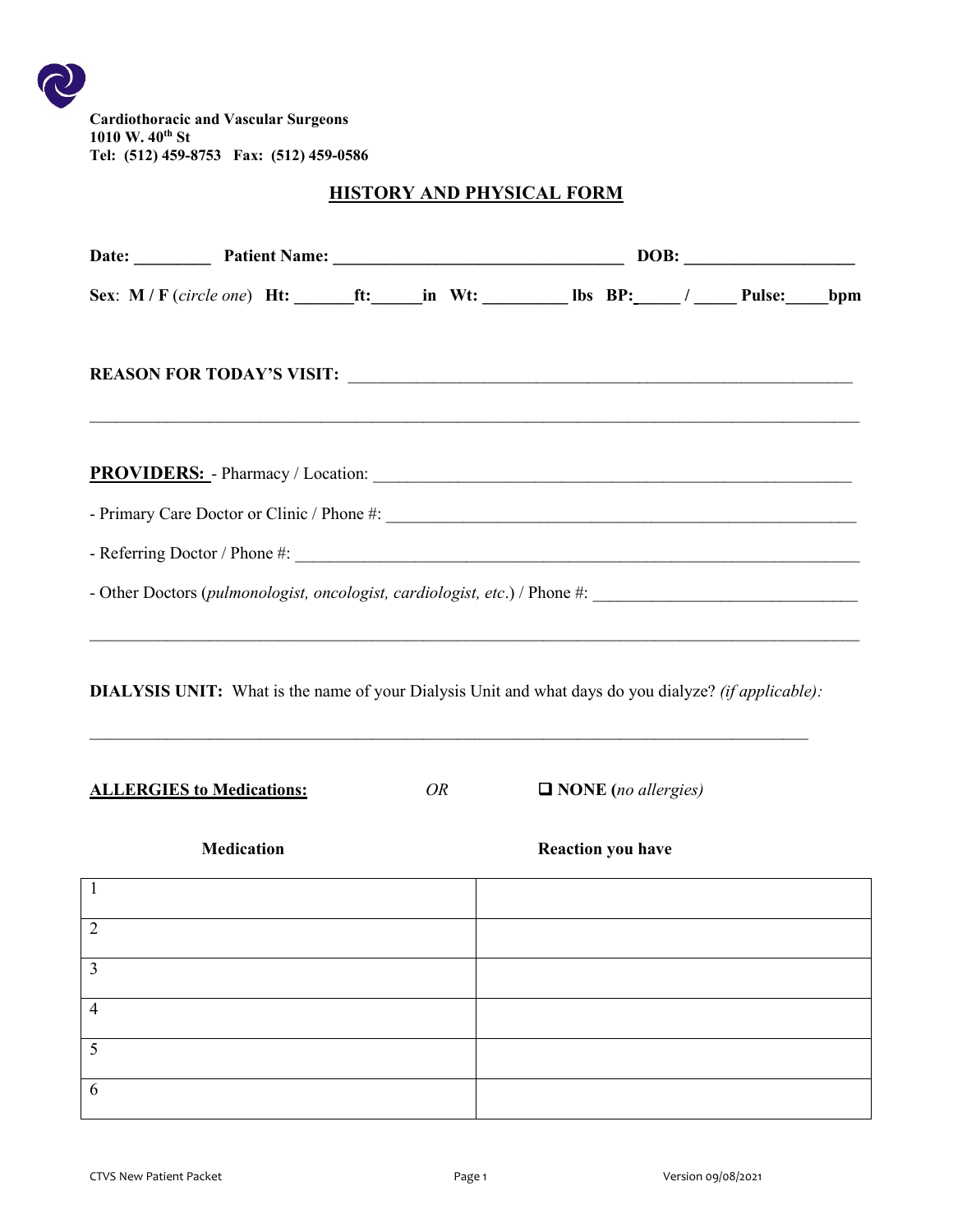#### **MEDICATIONS you currently take:** *OR* **NONE (***check box if you take no meds)*

|    | <b>Medication</b>                                                                                                                                                                                                                    | <b>Dose</b> | <b>How often</b> |
|----|--------------------------------------------------------------------------------------------------------------------------------------------------------------------------------------------------------------------------------------|-------------|------------------|
| 1. | <u> 1980 - John Stein, Amerikaansk politiker (</u>                                                                                                                                                                                   |             |                  |
| 2. | <u> 1980 - Jan Barat, margaret amerikan ba</u>                                                                                                                                                                                       |             |                  |
| 3. |                                                                                                                                                                                                                                      |             |                  |
| 4. | <u> 1980 - Jan Stein Stein Stein Stein Stein Stein Stein Stein Stein Stein Stein Stein Stein Stein Stein Stein Stein Stein Stein Stein Stein Stein Stein Stein Stein Stein Stein Stein Stein Stein Stein Stein Stein Stein Stein</u> |             |                  |
| 5. | <u> 1980 - John Stein, mars and de Britain and de Britain and de Britain and de Britain and de Britain and de Br</u>                                                                                                                 |             |                  |
|    | 6.                                                                                                                                                                                                                                   |             |                  |
| 7. |                                                                                                                                                                                                                                      |             |                  |
| 8. |                                                                                                                                                                                                                                      |             |                  |

#### **FAMILY MEDICAL HISTORY:** *OR*  **None/Unknown**

|                                      | Mother<br>✓ | Father<br>✓ | Sister<br>✓ | <b>Brother</b><br>✓ |
|--------------------------------------|-------------|-------------|-------------|---------------------|
| Aneurysm                             |             |             |             |                     |
| Bleeding                             |             |             |             |                     |
| <b>Stroke</b>                        |             |             |             |                     |
|                                      |             |             |             |                     |
| <b>Congenital Heart Disease</b>      |             |             |             |                     |
| Blood Clots (Deep venous thrombosis) |             |             |             |                     |
| <b>Diabetes</b>                      |             |             |             |                     |
| Lung disease                         |             |             |             |                     |
| <b>Heart disease</b>                 |             |             |             |                     |
| <b>Heart Failure</b>                 |             |             |             |                     |
| Hyperlipidemia                       |             |             |             |                     |
| High blood pressure                  |             |             |             |                     |
| <b>Kidney Disease</b>                |             |             |             |                     |
| Cancer (List type of Cancer)         |             |             |             |                     |
| Heart Attack (MI)                    |             |             |             |                     |
| Obesity                              |             |             |             |                     |
| Renal failure                        |             |             |             |                     |
| <b>Rheumatic Fever</b>               |             |             |             |                     |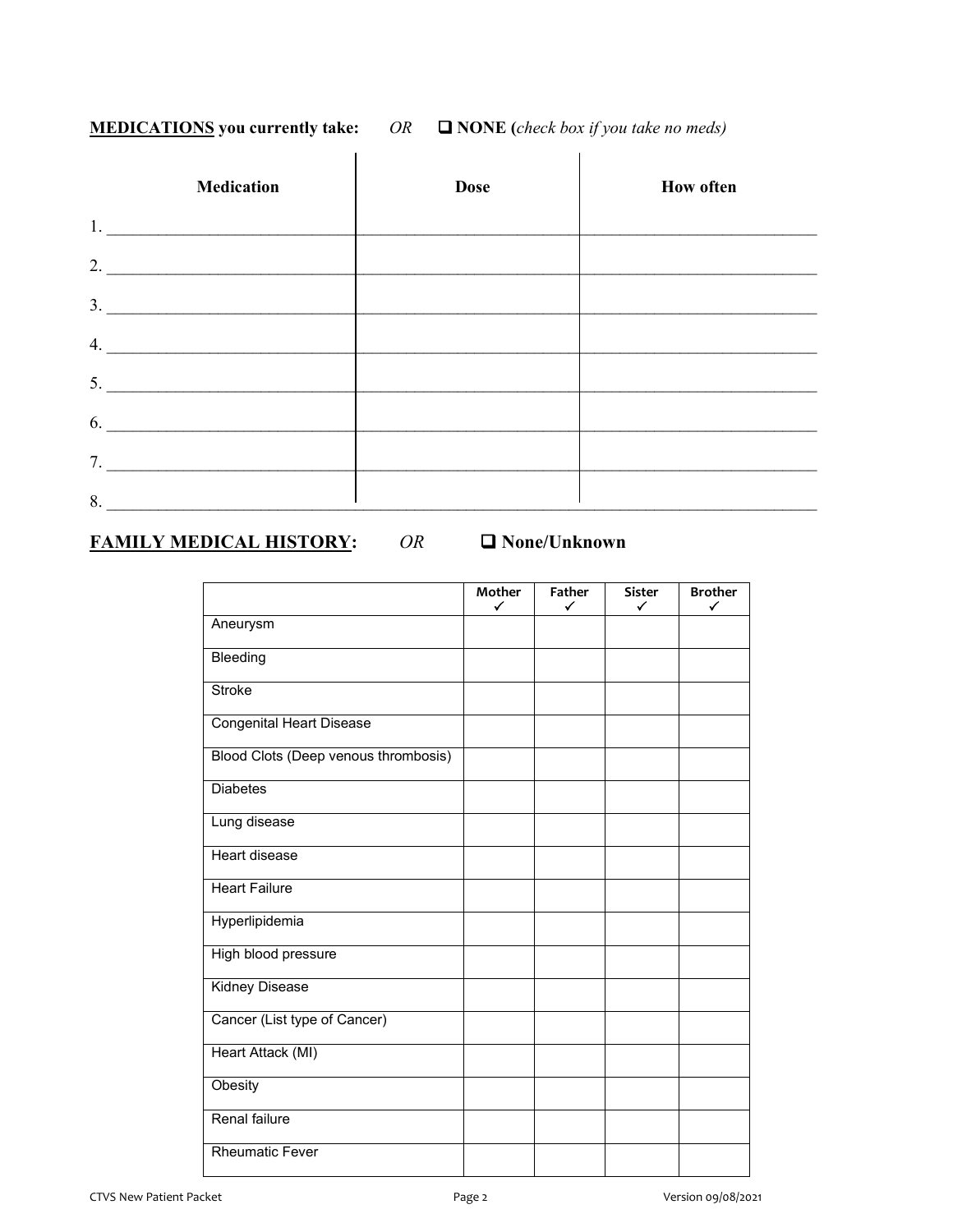#### **SOCIAL HISTORY:**

| <b>Smoking Status: □Never smoked</b><br>$\Box$ Former smoker<br>$\Box$ Current smoker <i>daily</i><br>$\Box$ Current smoker <i>occasionally</i> |             |                                   |  |                                                                                                                                 |  |  |
|-------------------------------------------------------------------------------------------------------------------------------------------------|-------------|-----------------------------------|--|---------------------------------------------------------------------------------------------------------------------------------|--|--|
| Number of years you have used tobacco (even if you quit)                                                                                        |             |                                   |  |                                                                                                                                 |  |  |
|                                                                                                                                                 |             |                                   |  |                                                                                                                                 |  |  |
|                                                                                                                                                 |             |                                   |  | How much do you (or did you) smoke? $\square$ pack per day $\square$ 2 packs per day $\square$ 1 pack per week $\square$ Other: |  |  |
|                                                                                                                                                 |             |                                   |  | Do you use any other form of tobacco? $\Box$ yes $\Box$ no If yes, what type                                                    |  |  |
| Has tobacco cessation counseling been provided? $\Box$ yes $\Box$ no                                                                            |             |                                   |  |                                                                                                                                 |  |  |
| <b>Alcohol Intake:</b>                                                                                                                          | $\Box$ None | $\Box$ Occasional $\Box$ Moderate |  | $\Box$ Heavy                                                                                                                    |  |  |
| <b>Illicit Drugs:</b>                                                                                                                           | $\Box$ None |                                   |  | $\Box$ Yes: (what and how often?)                                                                                               |  |  |
| <b>Exercise Level:</b>                                                                                                                          | $\Box$ None | $\Box$ Occasional $\Box$ Moderate |  | $\Box$ Heavy                                                                                                                    |  |  |
| <b>Marital Status:</b>                                                                                                                          |             |                                   |  | $\Box$ Married $\Box$ Single $\Box$ Separated $\Box$ Divorced $\Box$ Widowed $\Box$ Domestic Partner                            |  |  |

#### **SURGICAL HISTORY: (***Please list all prior surgeries and dates*)

| <b>DATE</b> | <b>SURGERY</b> |
|-------------|----------------|
|             |                |
|             |                |
|             |                |
|             |                |
|             |                |
|             |                |
|             |                |
|             |                |
|             |                |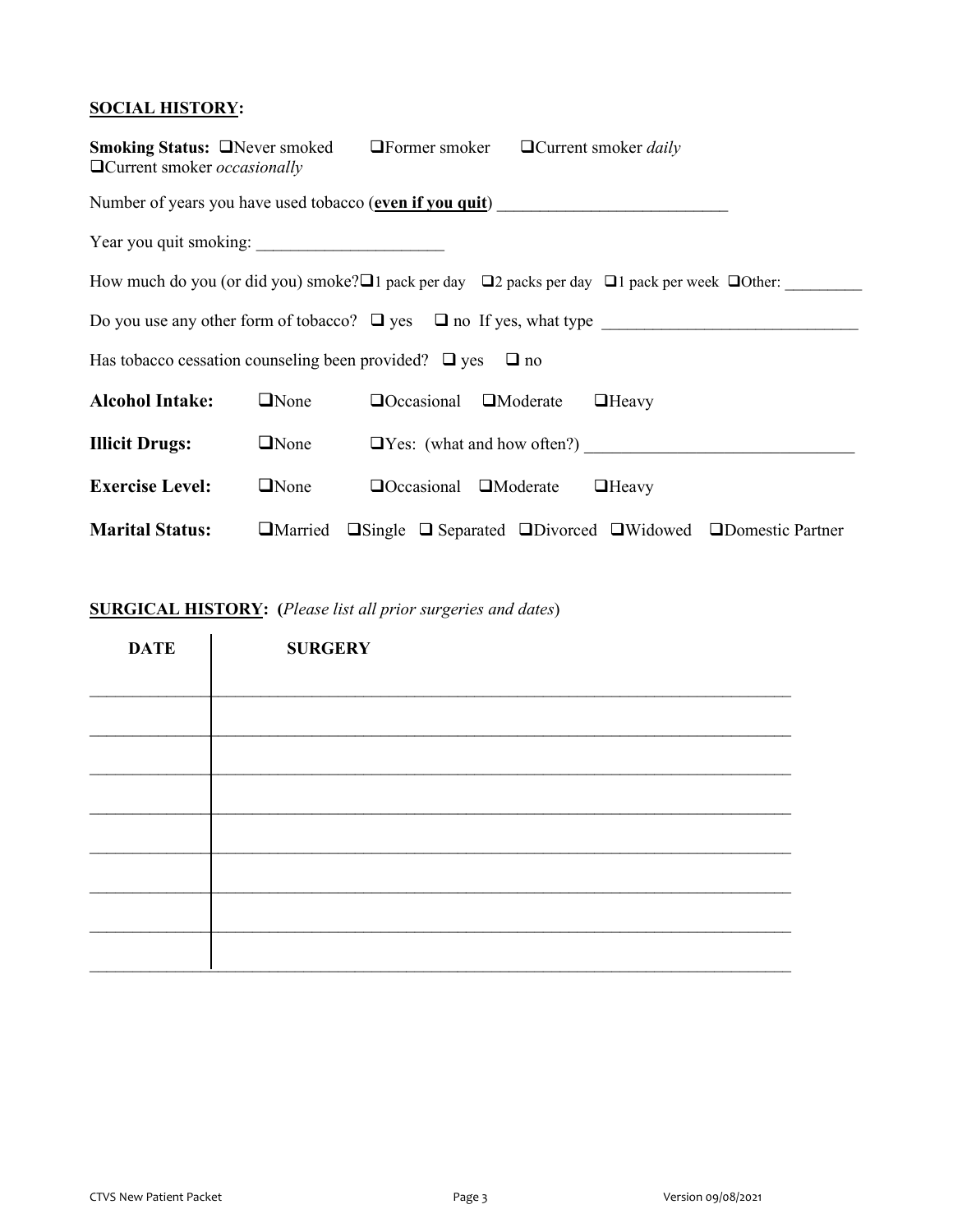#### **PAST MEDICAL HISTORY:**

*(CIRCLE THE CONDITIONS BELOW THAT APPLY TO YOU)*

| $\sum_{i=1}^{n}$<br>Aneurysm: abdominal, thoracic (chest), cerebral                             | Genitourinary Disease: urinary frequency, incontinence,              |
|-------------------------------------------------------------------------------------------------|----------------------------------------------------------------------|
| (brain), peripheral (legs)                                                                      | prostate problems                                                    |
| <b>Anxiety</b>                                                                                  | Heart Valve Disease: aortic, mitral, tricuspid                       |
| Autoimmune Disorder: lupus, MS, rheumatic fever,<br>Sjogren's syndrome                          | Hematologic Disease: anemia, clotting disorder, bleeding<br>disorder |
| <b>Bipolar Disorder</b>                                                                         | Hyperlidemia (high cholesterol)                                      |
| Blood Thinners: Coumadin, Plavix, Aspirin, Xarelto,<br>Pradaxa, Fish Oil                        | <b>Hypertension</b> (high blood pressure)                            |
| Cancer: what type?                                                                              | Kidney Disease: renal cysts, renal transplant                        |
| Cardiac Arrhythmias: Atrial fibrillation, PVC                                                   | Liver Disease: jaundice, hepatitis, cirrhosis                        |
| <b>Carotid Stenosis</b>                                                                         | Musculoskeletal: arthritis, osteoporosis, back pain                  |
| Congenital Heart Disease: ASD, VSD, AVSD,<br>Marfan's, bicuspid valve                           | Pacemaker                                                            |
| Coronary Artery Disease: heart attack (MI), chest<br>pain                                       | Peripheral Vascular Disease: Deep venous thrombosis,<br>claudication |
| <b>Depression</b>                                                                               | Pulmonary/Respiratory Disease: asthma, COPD, TB                      |
| Dermatology: shingles, psoriasis                                                                | Schizophrenia                                                        |
| Diabetes: Type 1 Insulin-Dependent;<br>Type 2 Non-Insulin Dependent                             | Sleep Disorder: insomnia, sleep apnea, narcoleps                     |
| <b>End Stage Renal Disease (kidney failure)</b>                                                 | <b>Stroke</b>                                                        |
| Endocrine problems: thyroid- high / low;<br>parathyroid-high / low, adrenal gland, pituitary    | <b>Other Conditions:</b>                                             |
| ENT: Ears, Nose, Throat problems                                                                | <b>Other Conditions:</b>                                             |
| Eye Problems: glasses, cataracts, glaucoma, etc                                                 |                                                                      |
| Gastrointestinal Disease: ulcers, Crohn's,<br>diverticulitis, gallstones, IBS, reflux/heartburn |                                                                      |

#### **Review Of Systems (ROS)**

*(please check all the following conditions listed below that you are currently experiencing. If applicable, provide additional notes about the condition)*

| <b>Constitutional</b> | <b>□NONE or:</b> □ fever □ night sweats □ significant weight gain (<br>$\mathsf{lbs.}$<br>□significant weight loss ( Ibs) □ exercise intolerance □ fatigue<br>Comments |
|-----------------------|------------------------------------------------------------------------------------------------------------------------------------------------------------------------|
| <b>Eyes</b>           | <b>ONONE or:</b> Odry eyes Deye irritation Ovision changes<br>Comments                                                                                                 |
| <u>Ears</u>           | <b>QNONE or:</b> Quifficulty hearing $\Box$ ear pain<br>Comments                                                                                                       |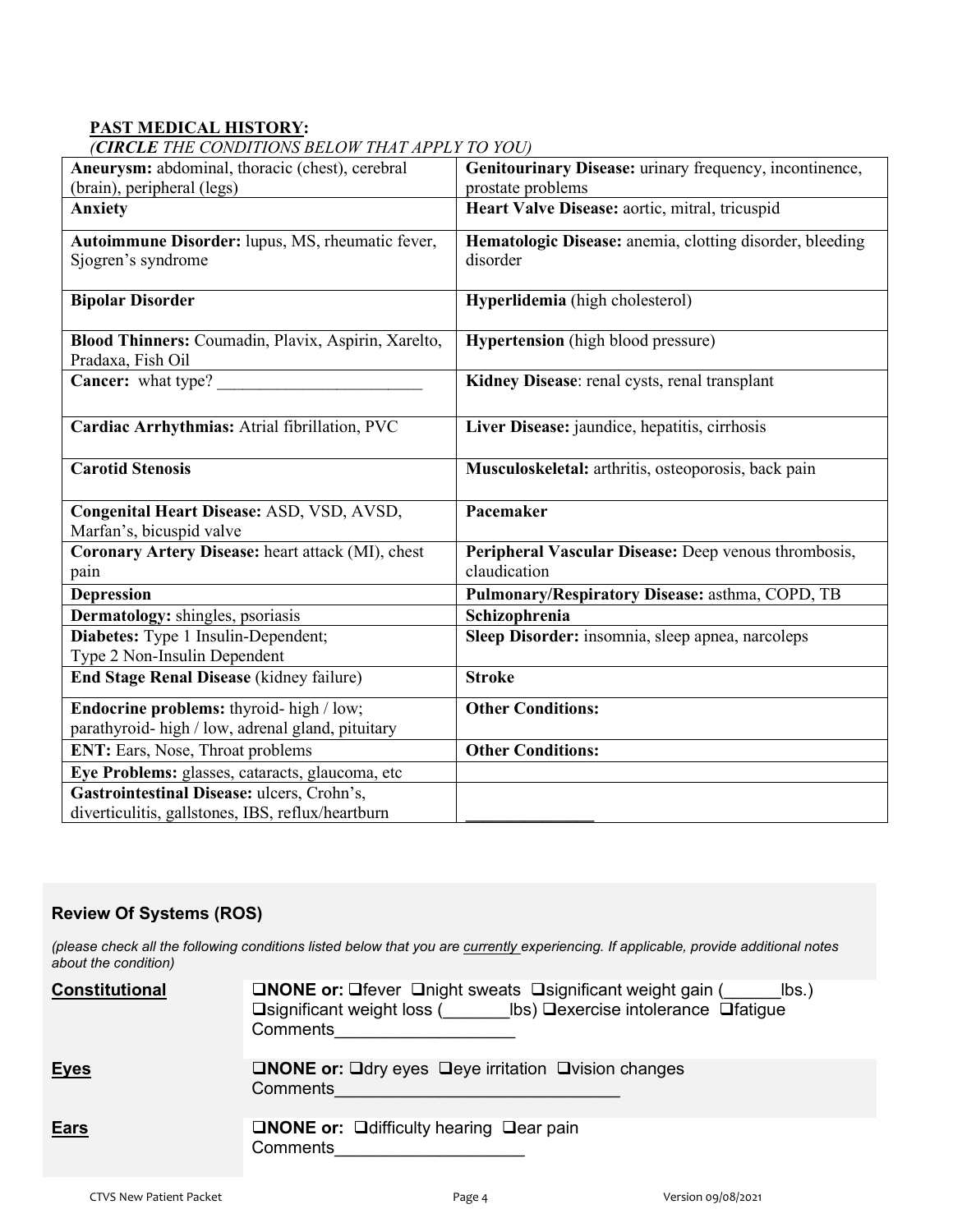#### **REVIEW OF SYSTEMS…Continued**

| <b>Nose</b>                     | <b>ONONE or:</b> Offequent nosebleeds $\Box$ nose/sinus problems<br>Comments <u>experience</u> and the comments of the comments of the comments of the comments of the comments of the comments of the comments of the comments of the comments of the comments of the comments of the comments of the                    |
|---------------------------------|---------------------------------------------------------------------------------------------------------------------------------------------------------------------------------------------------------------------------------------------------------------------------------------------------------------------------|
| <b>Mouth/Throat</b>             | <b>ONONE or:</b> Osore throat Obleeding gums Osnoring Odry mouth Omouth<br>ulcers □ oral abnormalities □ teeth problems                                                                                                                                                                                                   |
| Cardiovascular                  | <b>□NONE or:</b> □ chest pain □ chest pain on exertion □ shortness of breath when<br>walking □ shortness of breath when lying down □ palpitations □ known heart<br>murmur <b>Qlightheadedness</b><br>Comments <b>Comments Comments Comments Comments</b>                                                                  |
| <b>Respiratory</b>              | <b>□NONE or:</b> □cough □ clear mucus □ yellow/green mucus □ wheezing<br>$\square$ shortness of breath $\square$ coughing up blood $\square$ sleep disturbances (sleep apnea)                                                                                                                                             |
| Gastrointestinal                | <b>□NONE or:</b> □abdominal pain □vomiting □abnormal appetite □diarrhea<br>□ vomiting blood □ black or tarry stools                                                                                                                                                                                                       |
| Genitourinary                   | <b>□NONE or:</b> □incontinence (loss of urinary control) □ difficulty urinating<br><b>Qincreased urinary frequency Qhematuria Qchange in urinary output</b><br>□incomplete emptying of bladder<br>Comments 2008 2009 2010 2020 2020 2020 2021 2021 2022 2021 2021 2021 2022 2022 2021 2021 2021 2022 2021 2021 20         |
| <b>Musculoskeletal</b>          | <b>ONONE or:</b> Omuscle aches Omuscle weakness Oarthralgias/joint pain Oback<br>pain $\Box$ swelling in the extremities $\Box$ needs wheelchair $\Box$ needs walker                                                                                                                                                      |
| <b>Neurologic</b>               | <b>ONONE or:</b> Oloss of consciousness Oweakness Onumbness Oseizures<br><b>Qdizziness Qfrequent/severe headaches Qmigraines Qrestless legs</b>                                                                                                                                                                           |
| Hematologic/<br>Lymphatic       | <b>□NONE or:</b> □swollen glands □bruising □easy / excessive bleeding tendency<br>Comments <u>experience</u> and the comments of the comments of the comments of the comments of the comments of the comments of the comments of the comments of the comments of the comments of the comments of the comments of the      |
| <b>Allergic/</b><br>Immunologic | <b>ONONE or:</b> Orunny nose Osinus pressure Oitching Ohives Ofrequent<br>sneezing<br>Comments <u>superior and the comments</u> of the comments of the comments of the comments of the comments of the comments of the comments of the comments of the comments of the comments of the comments of the comments of the co |
| <b>Endocrine</b>                | <b>□NONE or:</b> □ excessive thirst or water consumption □ overall weakness<br>□excessive facial or body hair growth □ temperature intolerance                                                                                                                                                                            |
|                                 | Comments<br><u> 1980 - Johann Barn, mars an t-Amerikaansk politiker (* 1950)</u>                                                                                                                                                                                                                                          |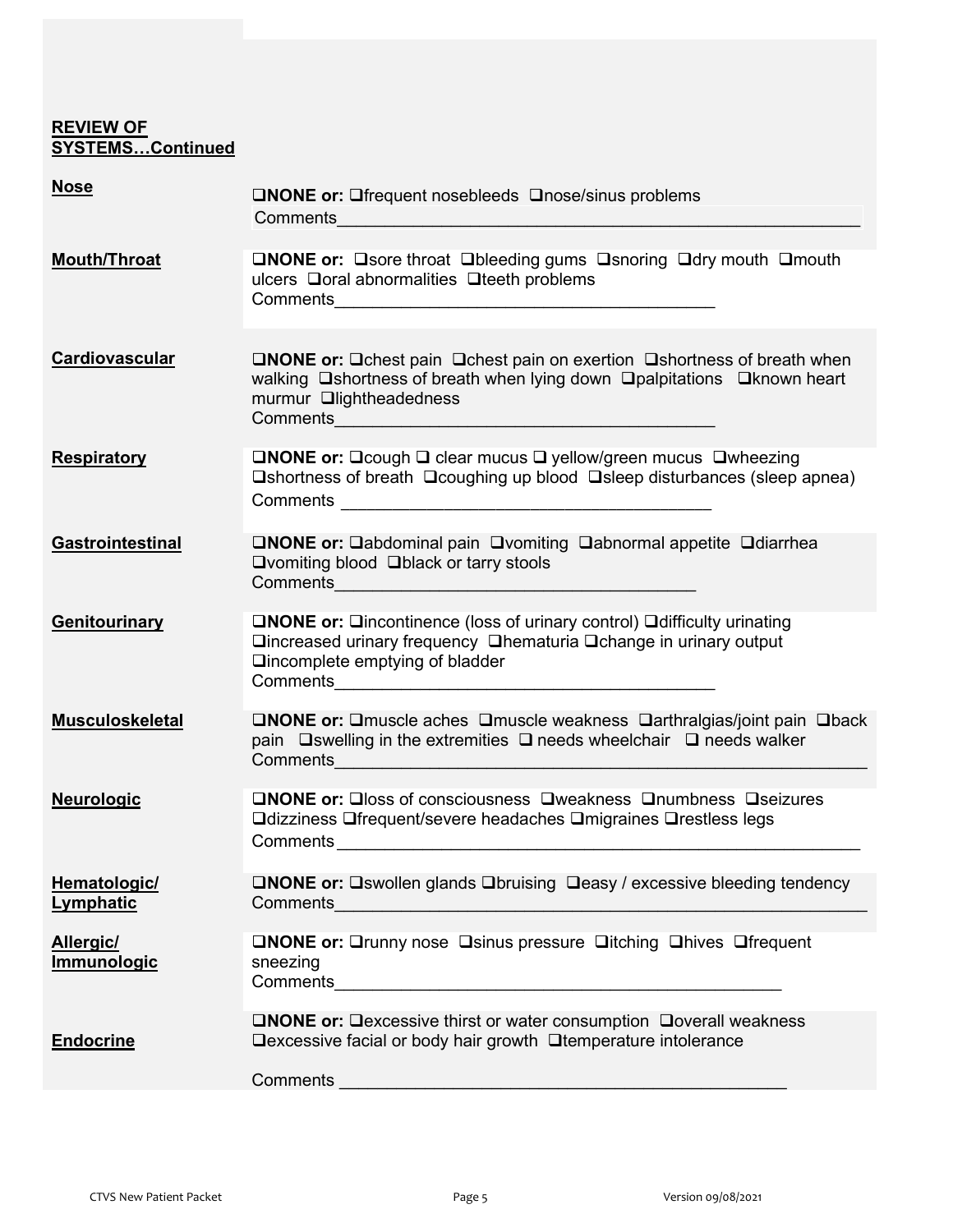

**Cardiothoracic and Vascular Surgeons 1010 W. 40th St., Austin, TX 78756 Tel: (512) 459-8753 Fax: (512) 459-0586**

## CTVS General Consent Form to the Use and Disclosure of Protected Health Information

I understand that **Cardiothoracic and Vascular Surgeons** creates and maintains medical and related records that include personal healthcare information, including my health records, symptoms, demographic information, diagnoses, examination and test results, treatment, and any plans for future care or treatment. This is my "protected health information".

I understand and consent to the use and disclosure of my Health Information by Cardiothoracic and Vascular Surgeons for the following purposes:

- My treatment: This includes the provision, coordination, or supervision of my healthcare and related services, including the coordination or management of my care and consultation between healthcare professionals related to my treatment, or my referral to another healthcare professional and participation in SureScripts Pharmacy database.
- Payment for healthcare services provided to me: This includes actions undertaken by a health plan to decide coverage or the provision of benefits to me, by my Provider or a health plan to obtain or provide compensation for my care, or otherwise related to me.
- My Provider's internal operations: This includes quality assessment and improvement activities; reviewing provider performance and training; activities relating to health insurance and benefits; conducting or arranging for medical review, legal services, and audits; business planning and development; and business management and general administrative activities including customer service, resolution of internal grievances, due diligence, and creating de-identified healthcare information.
- My personal release: I authorize the release of my protected health information to myself at any time.
- Use of my mobile number: I authorize automated messages and alerts to me from this practice.

I understand and agree that:

- I have the right to review Cardiothoracic and Vascular Surgeons *Notice of Privacy Practices for Protected Health Information*, which provides a much more detailed description of information uses and disclosures, prior to signing this Consent.
- **Cardiothoracic and Vascular Surgeons** may change or modify its *Notice of Privacy Practices for Protected Health Information* at any time and I have the right to obtain a revised notice of privacy practices by accessing the Cardiothoracic and Vascular Surgeon's website, calling the office and requesting a revised copy be sent in the mail or asking for one at the time of my next appointment.
- I have the right to request restrictions as to how my Health Information may be used or disclosed to carry out treatment, payment, or healthcare operations. I understand and agree that my Provider is not required to agree to any restrictions that I may request, but if my Provider agrees, it will be bound by that restriction.
- I have the right to revoke this Consent by notifying my Provider *in writing* that I revoke this Consent unless my Provider has used or disclosed my Health Information in reliance on this Consent.
- My Provider has the right to disclose relevant Health Information to my family member, other relative, close personal friend, or anyone identified by me.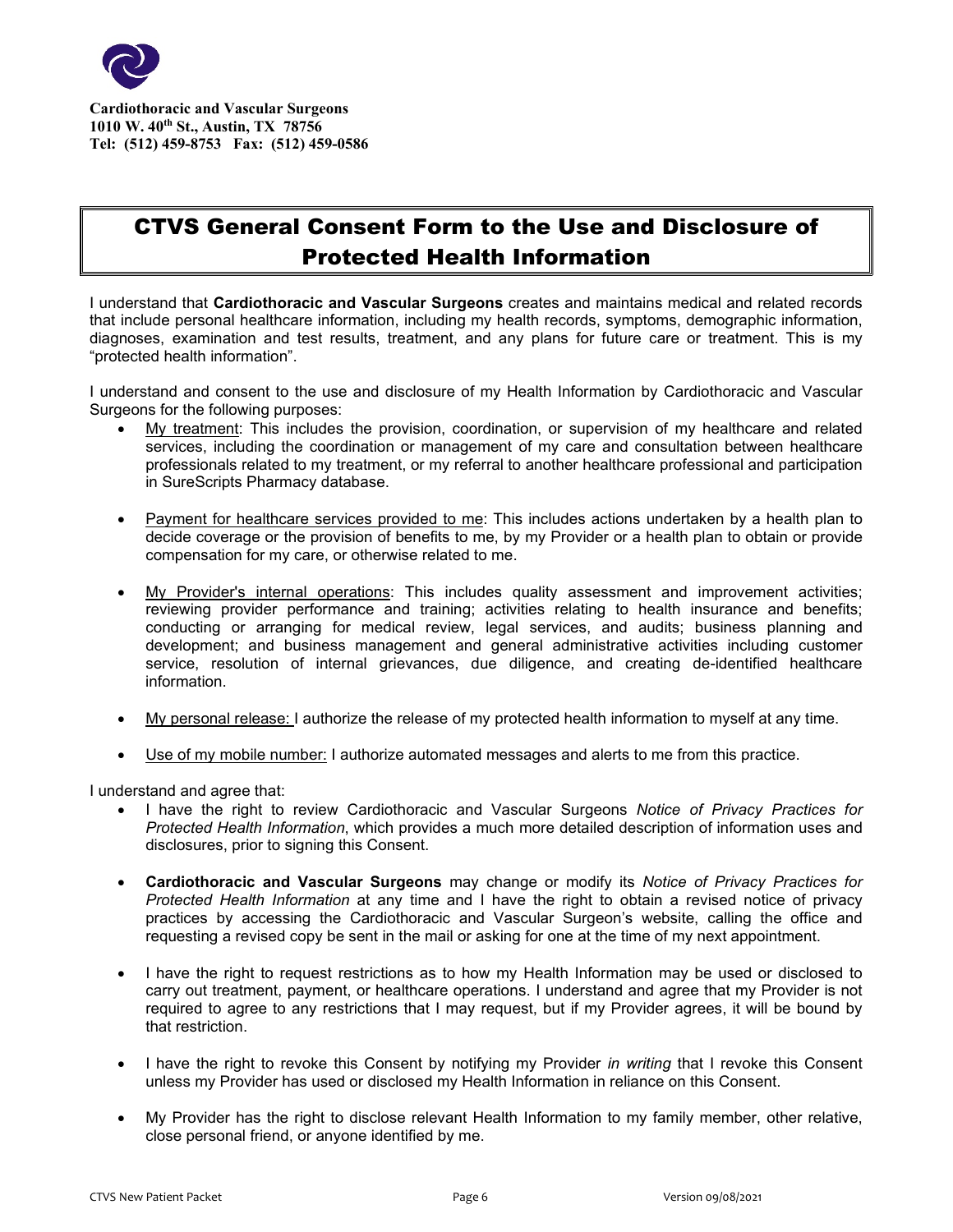

# CTVS General Consent Form to the Use and Disclosure of Protected Health Information

| <b>Signature of Patient</b>             |                                |
|-----------------------------------------|--------------------------------|
| <b>Printed Name of Patient</b>          |                                |
| <b>Date</b>                             | <b>Email</b>                   |
| Guardian or responsible party signature | <b>Relationship to Patient</b> |

**I hereby authorize the release of my protected health information to the following individuals:**

| Name | Relationship | <b>Email or Phone</b> |
|------|--------------|-----------------------|
| Name | Relationship | <b>Email or Phone</b> |
| Name | Relationship | <b>Email or Phone</b> |
| Name | Relationship | <b>Email or Phone</b> |
| Name | Relationship | <b>Email or Phone</b> |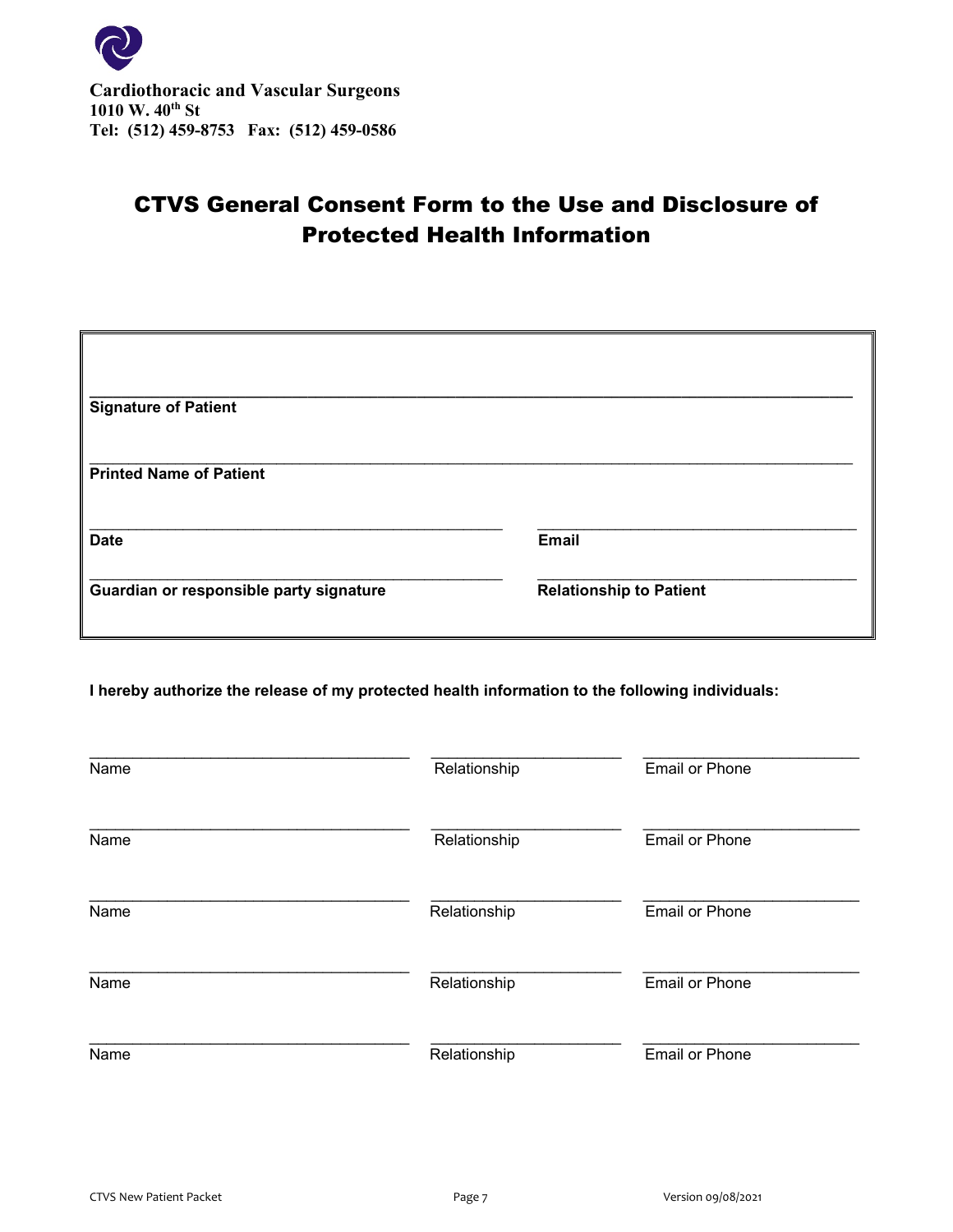

### FINANCIAL RESPONSIBILITY

I understand that on ALL services billed to my insurance company there may be an additional balance due. This is determined by my insurance company's benefit plan. This includes co-pays and deductibles.

I understand that if my insurance denies the claim(s) for medical necessity, out of network, not a covered benefit, plan terminated, is considered experimental or investigational by my plan, etc. that I will be financially responsible for the payment of the services according to the protocol of this office.

I understand if I am admitted to the hospital there may be other charges for medical services that may be considered out of network with my insurance company for which I may be responsible. CTVS cannot control or guarantee that only in-network providers for your insurance plan will be utilized by the hospital in which you receive treatment.

| <b>Signature of Patient</b>                    |                                |
|------------------------------------------------|--------------------------------|
|                                                |                                |
| <b>Printed Name of Patient</b>                 |                                |
| <b>Date</b>                                    | <b>Email or Phone</b>          |
| <b>Guardian or Responsible Party Signature</b> | <b>Relationship to Patient</b> |
|                                                |                                |
|                                                |                                |